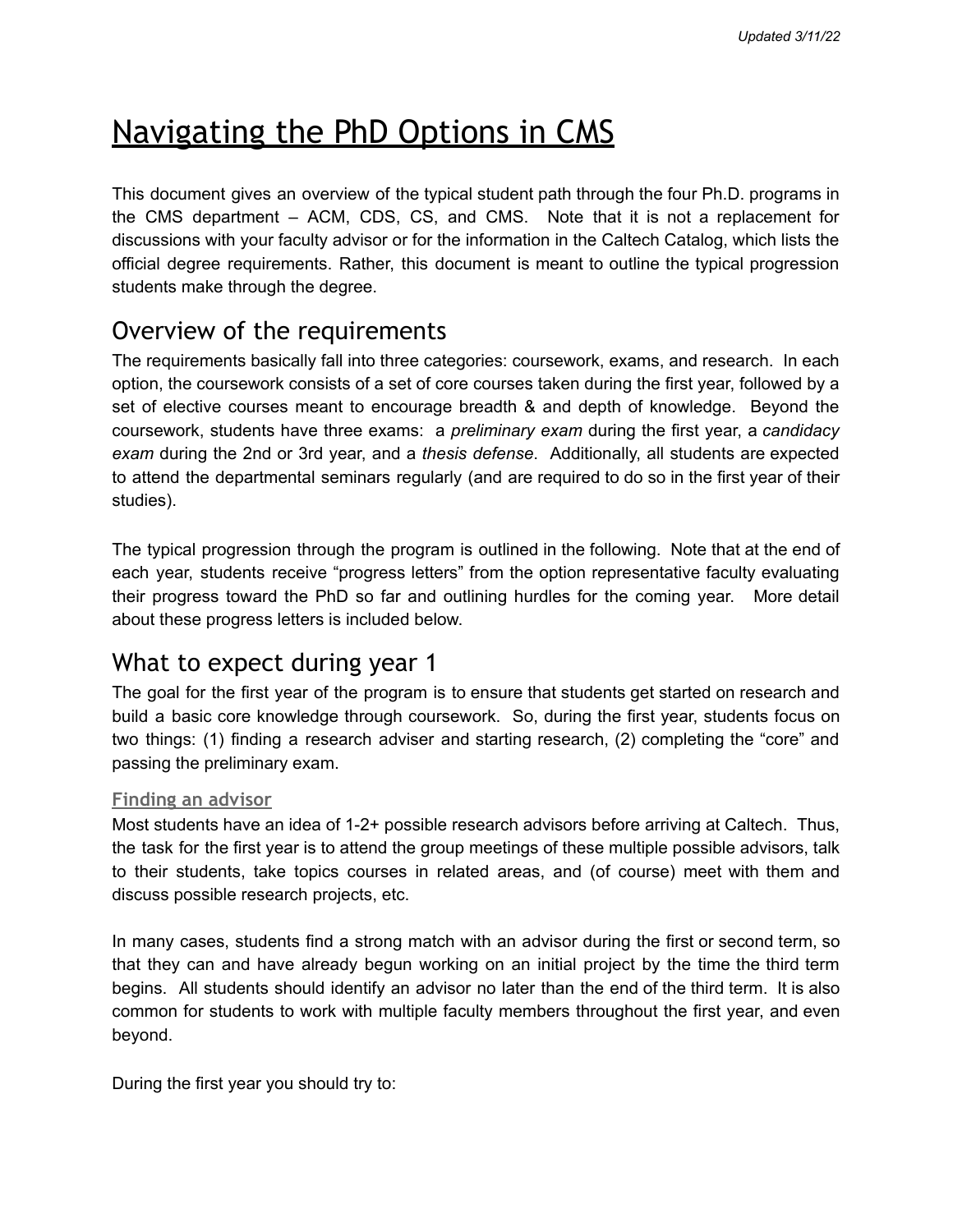- Work hard to develop rigorous foundations via your first-year courses
- Attend many seminars (especially the CMS Keller Colloquium and the IST Lunch Bunch)
- Attend group meetings for multiple faculty members
- Do lots of reading (papers and books)
- Start to work on one or two very specific open research questions to get your hands dirty

Note that the most important goal is to build your foundational knowledge through courses and the prelims. You will need to learn a lot and learn it thoroughly. But, we hope that you don't get lost in the coursework -- remember it is a tool for research and so try to find time to read papers and attend talks too!

You should also make sure to spend time getting to know many of the CMS faculty & and students (not just your advisor and lab mates). Do not underestimate the importance of building your social cohort with students inside CMS and outside CMS.

#### **The core classes and prelim exam**

The core classes and prelim exam requirements differ slightly across options, though they all have significant overlap. We go through them in detail here.

#### **ACM option**

The core ACM classes include the list below, plus an application elective course. The application elective course in the first year is selected, with the recommendation of the student's adviser, from among a wide range of courses offered by an outside option within the Institute.

Core classes are offered in the 1st and 2nd quarter. Students should select a subset of these to take during their first year in consultation with their advisor. A standard load is 3 or 4 course per term.

#### *Fall core classes*

- ACM 101a. Methods of Applied Mathematics
- ACM 106a. Introductory Methods of Computational Mathematics
- CMS/ACM 107. Linear Analysis with Applications
- CMS/ACM 113. Mathematical Optimization
- CMS/ACM 117. Probability and Random Processes
- MA 108a. Classical Analysis

#### *Winter core classes*

- ACM 101b. Methods of Applied Mathematics
- ACM 105. Applied Real and Functional Analysis
- ACM 106b. Introductory Methods of Computational Mathematics
- MA 108b. Classical Analysis

*Spring core classes*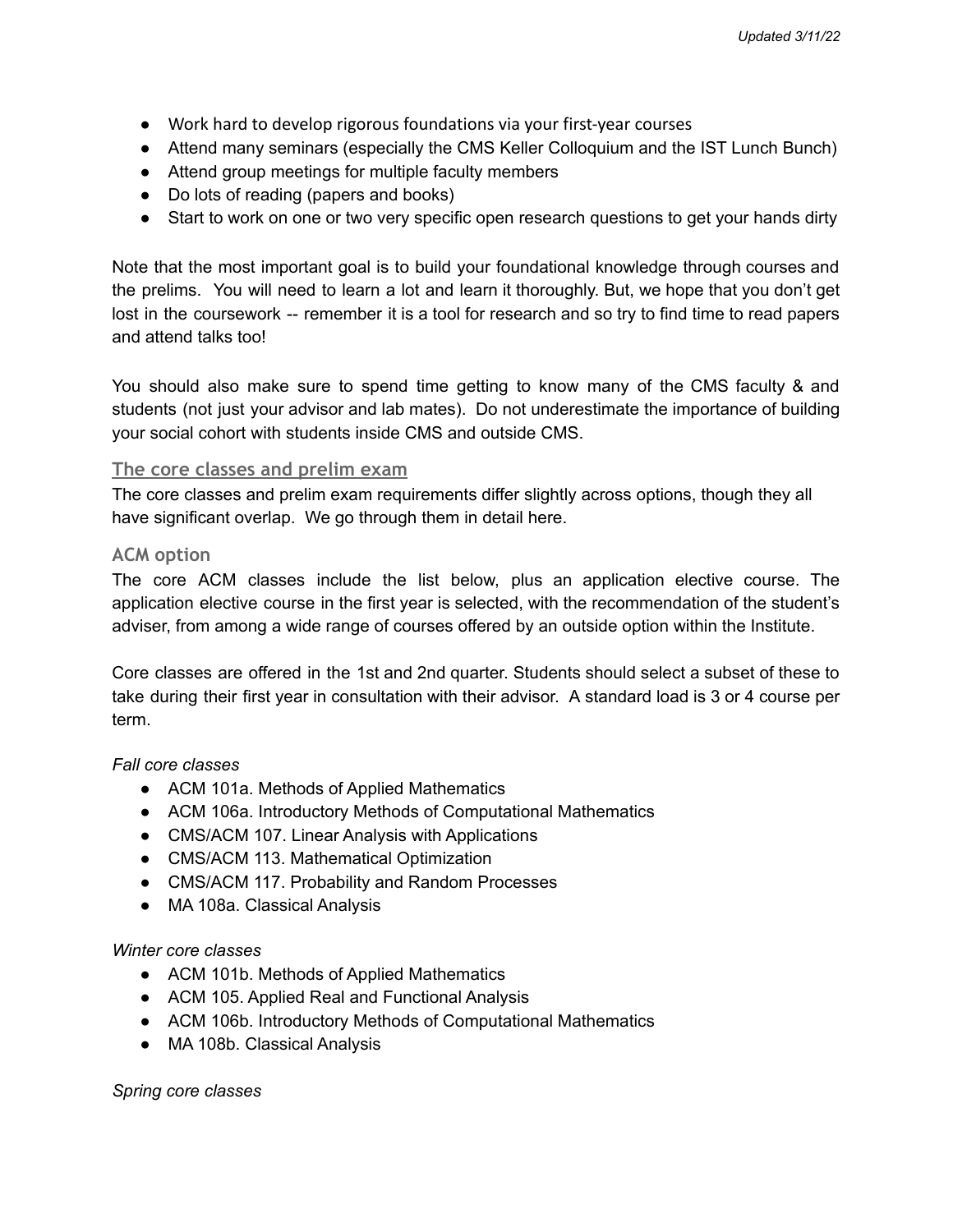● MA 108c. Classical Analysis

*Prelim exam:* The preliminary exam consists of 3 written exams, each of 3 hours duration administered at the beginning of the third quarter. All first-year students will be contacted during the second term about scheduling the exam. The purpose of the exam is to evaluate expertise in the topics included in the fall and winter core courses listed above. To this end the student, in collaboration with their academic advisor, selects 3 subject areas to be examined in. These are taken from the following list: ACM101a, ACM101b, ACM105, ACM106a, ACM106b, ACM107, ACM113, and ACM117.

#### **CDS option**

The core classes include four courses during the fall term, one during the winter term and one during the spring term. Students are expected to take these during their first year (note that CMS/ACM 117 or CMS/ACM 113 can also be taken during Fall term). The fall term is focused on mathematical fundamentals, the winter is focused on dynamics and the spring is focused on nonlinear control. Additional courses are recommended depending on interests, e.g., CMS 139, 144, and 155 in the Winter, and research and topics courses (e.g., CDS 141, 242 or 244) in the Spring.

#### *Fall core classes:*

- CDS 131: Linear Systems Theory
- CMS/ACM 107. Linear Analysis with Applications
- CMS/ACM 113. Mathematical Optimization
- CMS/ACM 117. Probability and Random Processes

#### *Winter core classes*

- CDS 231: Robust Control Theory
- CDS 232. Nonlinear Dynamics

#### *Spring core classes*

● CDS 233. Nonlinear Control

*Prelim exam:* The exam will take place during the third term in residence, and all first-year students will be contacted during the second term about scheduling the exam. The purpose of the exam is to evaluate expertise in the topics included in the core courses listed above. The exam consists of modules related to each of the core courses taken in the first two quarters of study. Students will be examined on the two core CDS courses, CDS 131 and CDS 232, along with concepts from CMS 107 or CMS 113.

Two and a half hours are allotted to the exam. During the first 90 minutes, students will be given a written copy of the exam questions, and will have the opportunity to prepare answers; during the final 60 minutes, students will answer the questions orally at the direction of the committee. While preparing answers, students are not allowed to consult references of any kind. All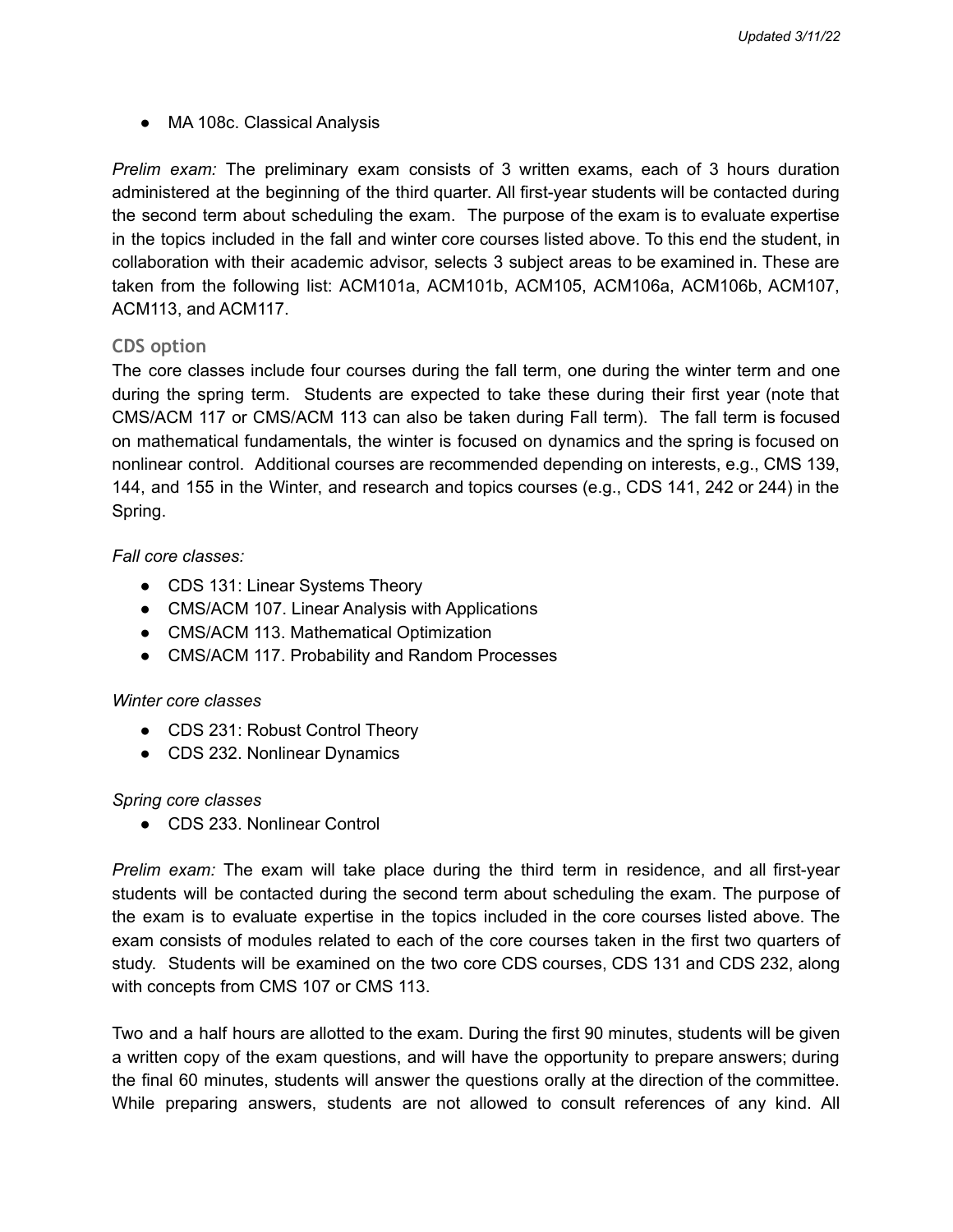information that students are not expected to know (or be able to derive) will be supplied as part of the question.

#### **CMS option**

The core classes include three courses during the fall and winter terms. The fall term is focused on mathematical fundamentals and the winter is focused on computing fundamentals. The spring term is then open for research and topics courses.

#### *Fall core classes: Mathematical Fundamentals*

- CMS/ACM 107. Linear Analysis with Applications
- CMS/ACM 113. Mathematical Optimization
- CMS/ACM 117. Probability and Random Processes

#### *Winter core classes: Computing Fundamentals*

- CMS/CS 139. Analysis and Design of Algorithms
- CMS/CS/EE 144. Networks: Structure & Economics
- CMS/CS 155. Machine Learning & Data Mining

Students often come in with widely varying backgrounds. It is not required or expected that students complete all six courses during their first year. It is required that students complete at least two courses per term in order to prepare for the preliminary exam. Minor modifications to the core requirements (e.g., swapping one course for one of the CDS core courses) is possible subject to the approval of the option rep.

*Prelim exam:* The exam will take place during the third term in residence, and all first-year students will be contacted during the second term about scheduling the exam. The purpose of the exam is to evaluate expertise in the topics included in the core courses listed above. The exam consists of modules related to each of the six core classes. Students are to choose 3 courses to be examined on (including at least one from each of the fall and winter terms). This choice is made *before* seeing the exam.

Three hours are allotted to the exam. During the first two hours, the student is given a written copy of the exam questions, and has the opportunity to prepare answers; during the final 60 minutes the student answers the questions orally at the direction of the committee. While preparing your answers, students are not allowed to consult references of any kind. All information that students are not expected to know (or be able to derive) will be supplied as part of the question.

#### **CS option**

The CS option does not require any specific core courses. Instead, students are encouraged to craft their own curriculum in consultation with their advisor. Students are required to take 54 units (~9 courses), and students are encouraged to take 2-3 courses during each of their first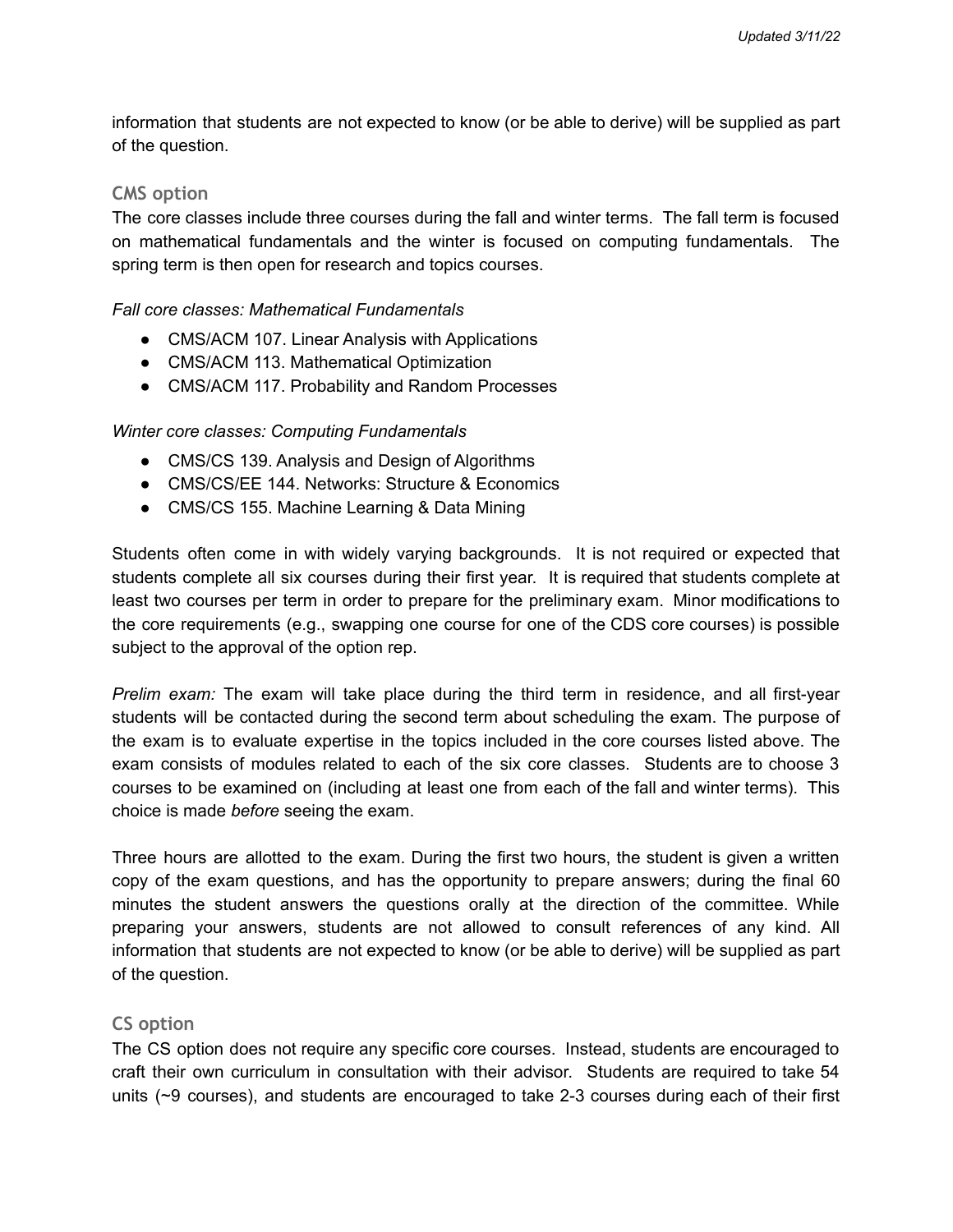two terms in order to prepare for the preliminary exam topics, each of which has an associated core course offered during the fall or winter term.

*Prelim exam:* The exam will take place during the third term in residence, and all first-year students will be contacted during the second term about scheduling the exam. The purpose of the exam is to evaluate expertise in the topics of Algorithms & Complexity, Networking & Systems, Machine Learning, & Mathematical Foundations. The exam consists of three modules related to these areas. The modules are to be chosen by the student, according to the following scheme. First, the student should choose one module that pertains to the Mathematical Foundations area, chosen among: Optimization (ACM 113), Linear Algebra (ACM 107), or Probability & Stochastics (ACM 117). Second, the student should choose two modules among the tree possibilities of Algorithms & Complexity (CMS 139), Networking & Systems (CS 143), Machine Learning (CMS 155). This choice is made *before* seeing the exam. Course numbers are meant to be representative of the material covered by the exam, but it is not required to have taken the course in order to select the associated module.

Three hours are allotted to the exam. During the first 2 hours students will be given a written copy of the exam questions, and will have the opportunity to prepare answers; during the final 60 minutes students will answer the questions orally at the direction of the committee. While preparing answers, students are not allowed to consult references of any kind. All information students are not expected to know (or be able to derive) will be supplied as part of the question.

#### **General guidelines on courses and prelim exam**

Depending on student and adviser wishes, students may choose to defer some core courses to the second year or take additional courses beyond the core courses during their first two terms. Students without a background in the areas of the core courses may consider deferring such courses, and should consult with the option representative about this option. Note that students wishing to get started quickly on research should likely not take courses beyond the required core during the first two terms.

For additional information about the format and questions on preliminary exams, you should feel free to discuss relevant references, etc. with members of the faculty. All material covered in the syllabi of the core courses is fair game in the exam. The level of the questions tends to be at the level of an easy-to-medium homework problem. During the winter term a rubric and detailed list of topics for the preliminary exam will be given to all first year students.

We encourage you to discuss the exam with the professors of the core courses to get more information. Additionally, examples of prior preliminary exams will be made available by the option representative during the winter term and second year students will arrange practice preliminary exam sessions for first year students in order to help them prepare.

*Prelim exam outcomes:*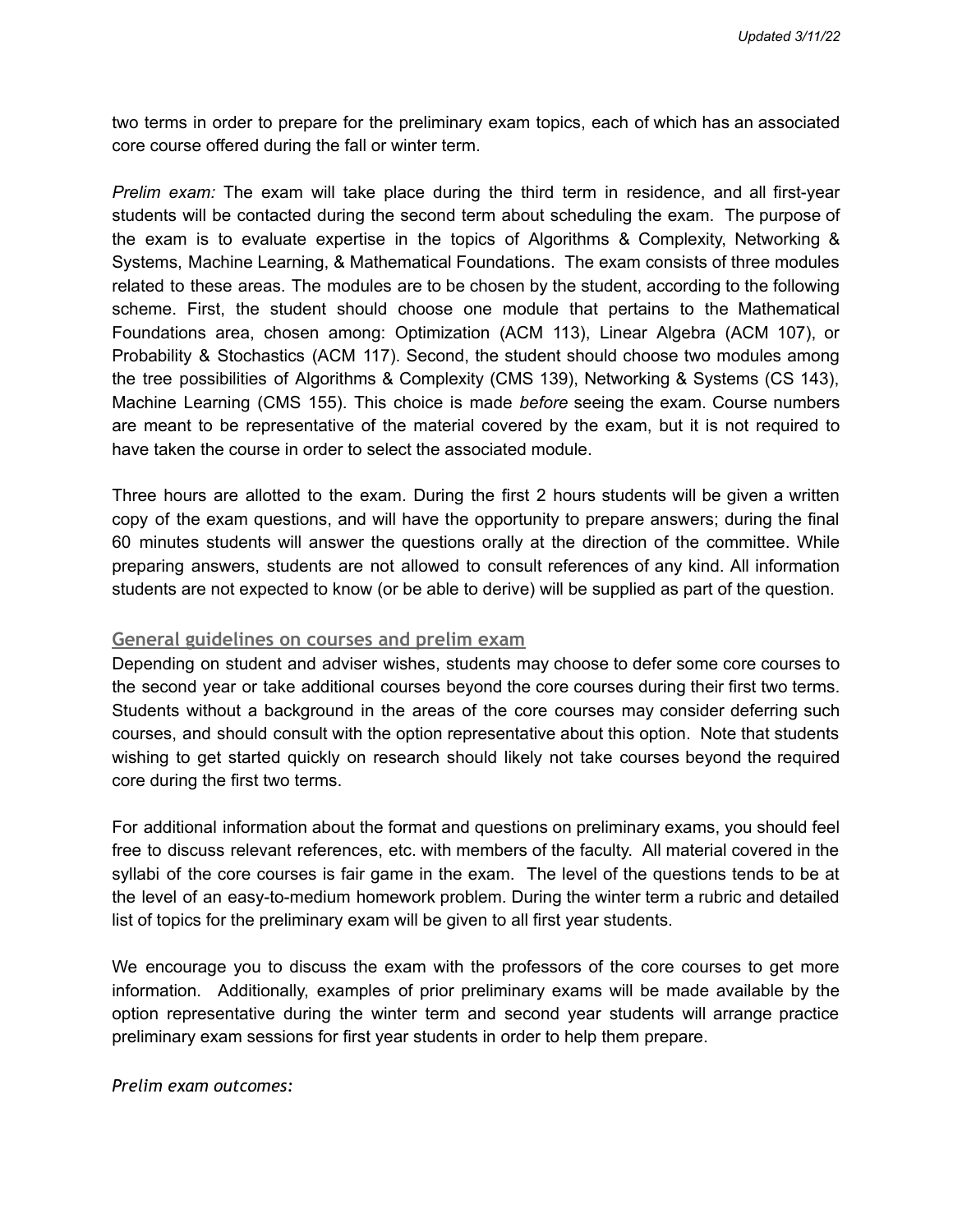Four types of decisions are possible: *pass, conditional pass, partial retake, full retake*. A student with a *pass* or *conditional pass* has passed this hurdle of the program and is eligible to form a committee and enter candidacy. However, a student with a *conditional pass* will usually be required to satisfy some additional requirements, such as successful completion of specified coursework or TA a course to obtain further background. Students who are asked to do a full or partial retake will retake some or all of the subject exams at the beginning of the summer term. It is not unusual for students to have to retake one or more of the subjects, so students should not be discouraged if that happens. We do not view prelims as a "pruning" mechanism and we hope that everyone eventually passes their prelim exam. The format of the retake is the same as for the initial exam, except only a subset of the areas are examined. Three types of decisions are possible for the retake: *pass, conditional pass, fail*.

#### **Budget for computing**

One of the first things you'll likely want to do when you arrive is buy a desktop/laptop. For this purpose, every student is budgeted \$2000 to spend however on computing related equipment, e.g., desktop, laptop, monitor, ergo keyboard, presentation clicker, etc. This \$2000 can be spent anytime while at Caltech. Once it runs out, you should coordinate with your adviser regarding additional purchases. If you are unsure what computer would be most appropriate, we recommend chatting with your possible advisers as well as other students in the department. Of course, please save all receipts and submit them to either your adviser's admin or Maria Lopez.

### What to expect during years 2-3

During the second and third year, students are typically beginning to pursue independent research in earnest. Students should have settled on a primary adviser before the second year, though many continue to work with multiple faculty throughout their second and third years.

Students typically finish their additional courses beyond the core requirements during their second year, and these should certainly be finished before the end of the third year. These are described below. The largest hurdle for during this period is the candidacy exam, which is required to be completed by the end of the third year.

#### **Additional course requirements**

#### **ACM option**

In the second and third years, students are expected to take 7 additional graduate-level courses appropriate to their chosen research area beyond the core requirements. These would normally include graduate-level ACM or CMS courses such as CMS/ACM 201 ab, 210 ab, 216, 217, CDS 140, etc., as deemed appropriate to the student's research program, and which must be selected in consultation with the student's research adviser.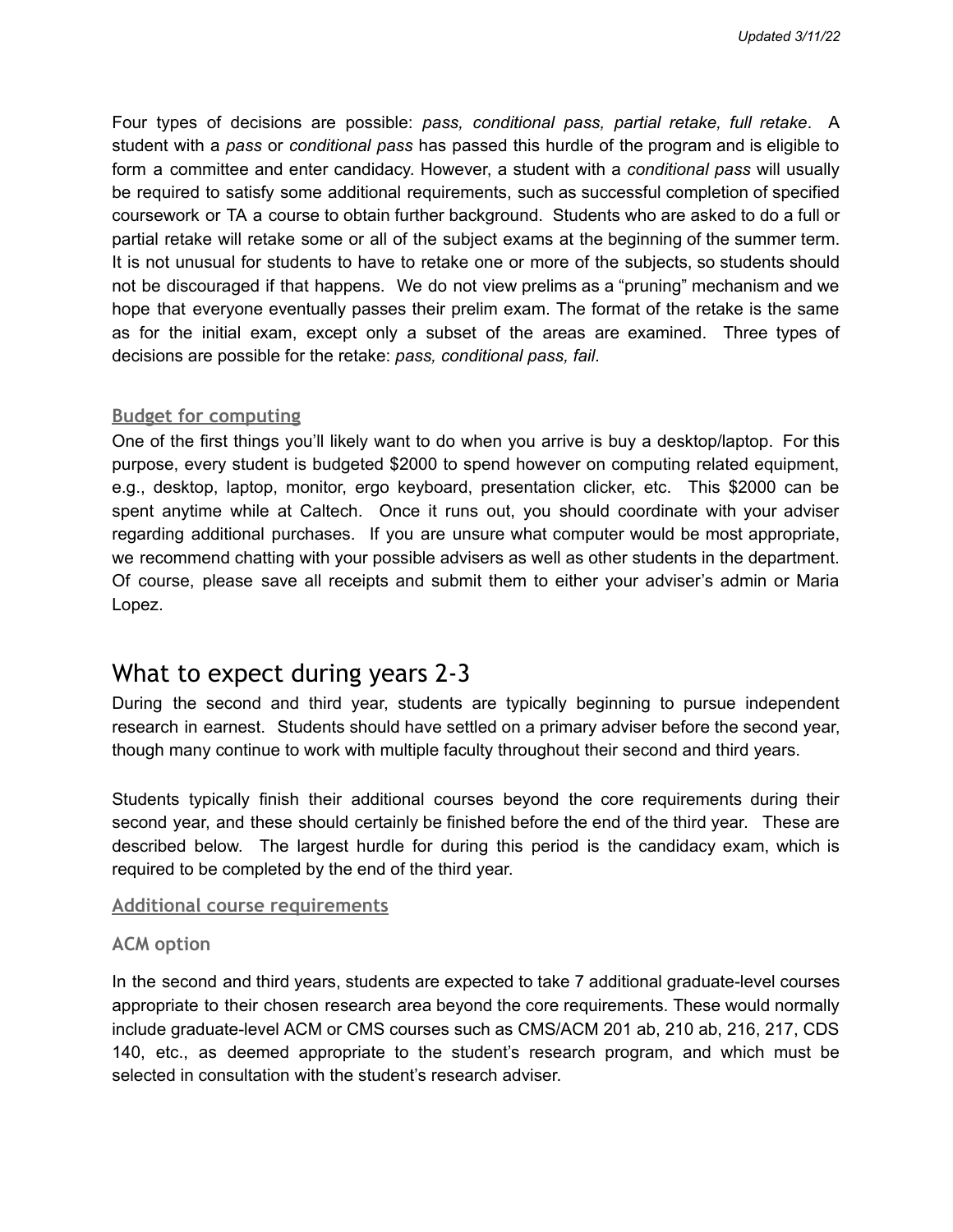#### **CDS option**

The courses taken during the 2nd and 3rd years are meant to provide both depth into their proposed research area and breadth across CDS related areas. Both of these requirements are extremely flexible. Students must complete 3 depth courses in ACM/CDS/CMS; examples of which include CMS 119, CMS 144 and CMS 155 along with advanced CDS courses including CDS 241, CDS 242, CDS 243 and CDS 244. Additionally, students must complete 3 breadth courses not in ACM/CDS; for example, the three course sequence in robotics and Autonomy (ME 133ab and CMS/EE/ME 135) or the course sequence in flight control (Ae 103abc). The plan for the 3 depth courses and 3 breadth courses should be discussed and approved by the student's adviser.

#### **CMS option**

The courses taken during the 2nd and 3rd years are meant to provide both depth into their proposed research area and breadth across CMS related areas. Both of these requirements are extremely flexible. For the *breadth* in requirement students must complete 27 units of 100+ level courses in Engineering, Science, Mathematics, or Economics. These can really be almost anything and are meant to provide expertise in topics beyond the core research focus. For the *depth* requirement students must complete 27 units of courses within one particular subject area. The plan for these 27 units should be discussed and approved by the student's adviser.

#### **CS option**

The courses taken during the 2nd and 3rd years are meant to provide both depth into their proposed research area and breadth across CMS related areas. Depth is provided by the completion of the 54 units of CS graduate level courses, and Breadth is provided by 27 units of courses outside of computer science. The plan for these 27 units should be discussed and approved by the student's adviser.

#### **Candidacy Exam**

All students must pass a candidacy oral examination, which will be administered by a committee that consists of four faculty, is approved by the option representative. The committee may not be chaired by the student's research adviser. The committee must include at least three Caltech faculty and at least two faculty from the CMS department. The examination will ascertain the student's breadth and depth of preparation for research in the chosen area.

Students are encouraged to complete the Candidacy Examination by the end of their third academic year at Caltech, though this is not always feasible. A student who fails to satisfy the requirements of the Division for candidacy by the end of the third term of the third year in residence must obtain special permission from the Division to continue in the program.

The procedures for scheduling and taking the exam are as follows.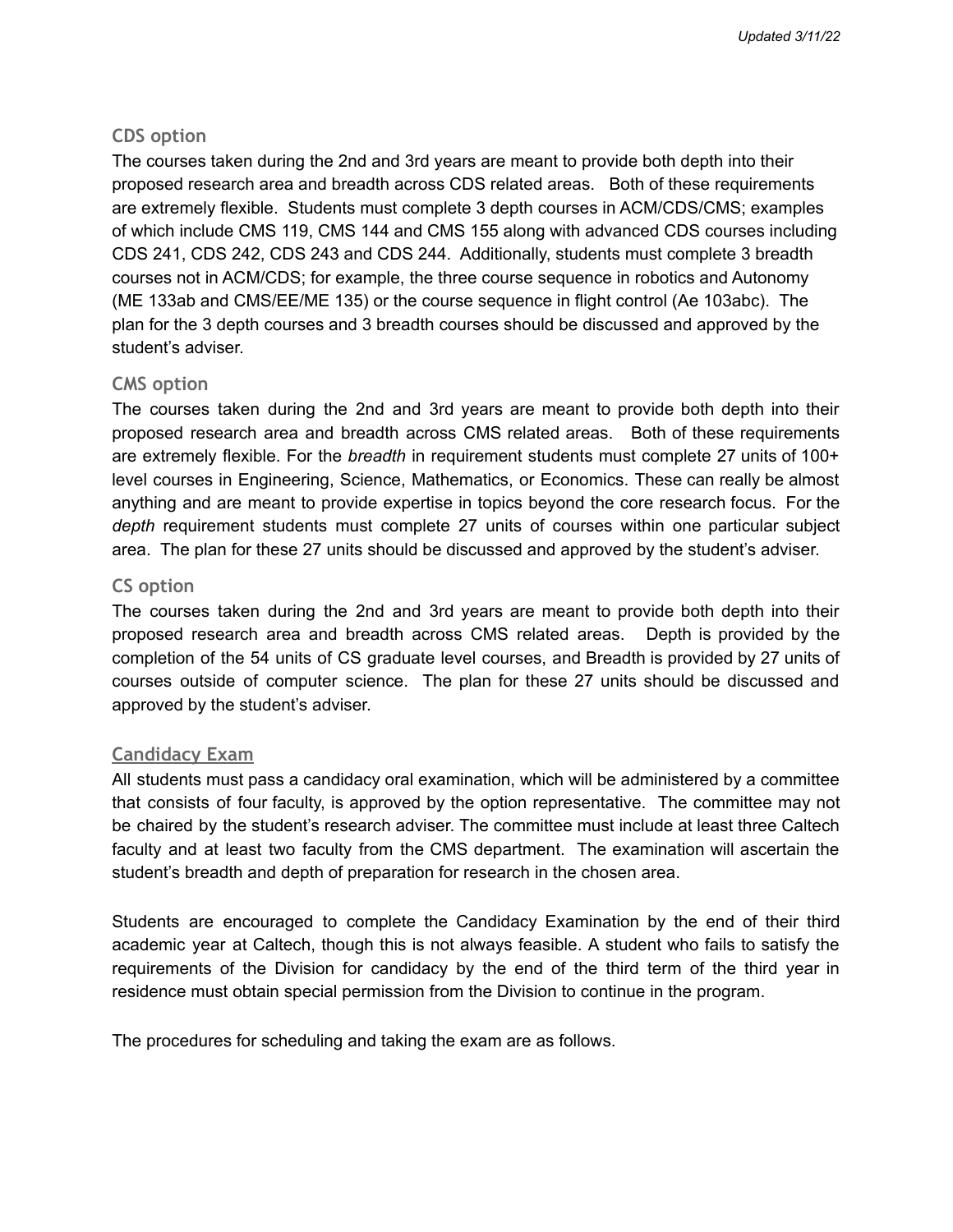- 1. Select a tentative date (determined by the candidate and his or her research adviser) and an examining committee of at least four members. Check with the department option administrator to avoid time/place conflicts. Then, check with members of your committee to see that the date is satisfactory. The committee must be approved by the Option Representative before the exam is scheduled.
- 2. Go to the Graduate Degree Progress and select the Ph.D. Candidacy Tab. Please complete your Plan of Study. If you choose to pursue a minor, please see department option administrator Maria Lopez.
- 3. Committee members can request additional information prior to the candidacy exam. Commonly requested information includes the student's prior research and future research plans. In some cases, the committee can request a 2-3 page research progress report -- such a report should concisely state your progress to date, your proposed research topic, and the nature of the contribution which you expect to make in the general problem area. Please confirm with you committee what requirements they have no less than one month from your candidacy date.
- 4. The oral examination will consist of a public 50 minute presentation followed by a closed-door examination of the candidate by the committee. The presentation should include an overview of the general research area, a description of (at least) one piece of original research, and a proposed research direction.
- 5. Once the Candidacy Examination is completed satisfactorily, the members of the examining committee will approve in the Graduate Degree Progress system. You will be notified later by the Dean of Graduate Studies that you have been admitted to Candidacy for the Degree of Doctor of Philosophy.

# What to expect during years 4-6

Following the candidacy examination, students focus on their Ph.D. dissertation research. Typically students graduate in five years, though some take less/more time.

During this period, each student will form a thesis committee (possibly the same as the candidacy committee) consisting of at least four faculty approved by the option representative. The committee may not be chaired by the advisor. The thesis committee will meet as needed, but at least yearly, in order to advise the student.

1. Office for proofreading; this can be done by Caltech dropbox or email. This should be dThe final hurdle is, of course, the Ph.D. defense. A final oral examination will be scheduled and given after the PhD thesis has been submitted for review to the student's adviser and thesis committee. The thesis examination is a defense of the thesis research and a test of the candidate's knowledge in his or her specialized fields. Normally, the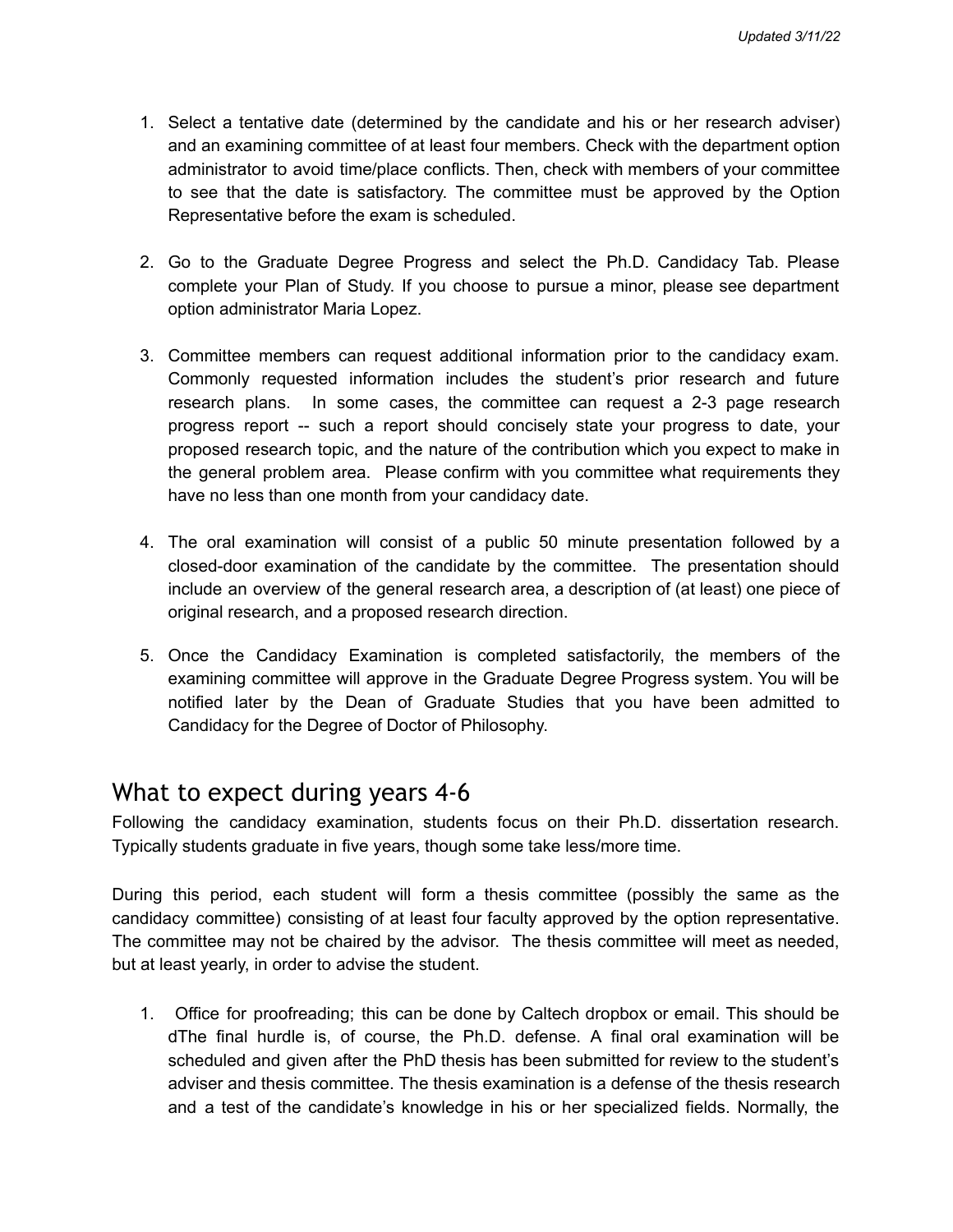defense will consist of a 50-minute public lecture followed by an examination of the thesis by the thesis committee.

#### *Procedures*

- 1. At least *three weeks* prior to the exam date students need to obtain the following forms from the Graduate Office: "Petition for Exam" & "Application for Approval of Thesis"
- 2. The date of the Ph.D. exam and the committee members will be determined by you and your research adviser and must be approved by the Option Representative. The committee must include at least four members, at least three of which are Caltech faculty and at least two of which are faculty from the CMS department. Check with members of your committee for agreement on the date and time of the exam. Once a definite date and committee are set. Login to Graduate Degree Progress (Ph.D. Tab) and complete Examination Committee. The Graduate Degree Progress System will send a confirming memo to the committee members.

#### *Procedures for Submitting the Ph.D. Thesis*

- 1. *At least two weeks prior to your exam*, supply each member (four are needed, one of whom can be a qualified Ph.D. from off-campus) of your committee with a copy of your thesis. If corrections or revisions are required, it is your responsibility to:
	- make the necessary corrections or revisions;
	- submit the revised thesis to members of your examining committee; and
	- all committee members will approve via Graduate Degree Progress
	- final approval will be done by your advisor on the Graduate Degree Progress System. Once the acceptance of the corrections or revisions.
- 2. Submit one copy of your thesis to the Graduate Office at the same time the thesis is submitted to your committee members. You will be notified as soon as the proofreading is complete (usually 10 business days). For final thesis submission to the Caltech library go to: <http://libguides.caltech.edu/c.php?g=512628&p=3502483>

### Progress Letters

All students will receive yearly "Progress Letters" during the summer term. These letters are an important source of feedback and advice for students (and their advisors), especially in the later years of the PhD program when the course and prelim requirements have already been satisfied.

To prepare these letters all department faculty meet and discuss each student individually - considering progress and performance in courses and research. Then, a letter is composed to the student by the option representative to provide details feedback on their performance as well as advice for the coming year.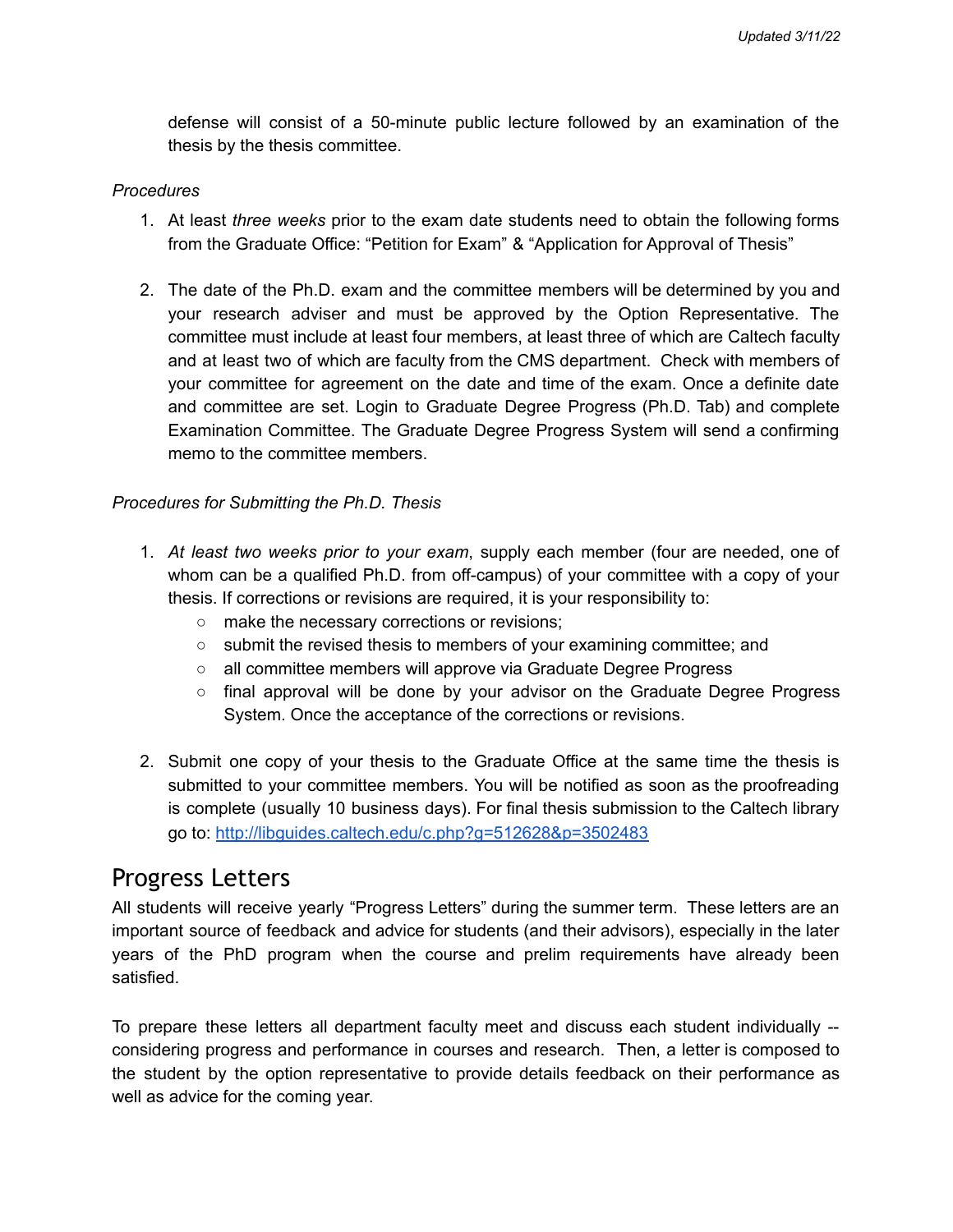Before the faculty meeting (typically early in the spring term), each student is asked to submit a summary of their accomplishments during the year so that these can be brought up during the faculty discussion.

# Department Colloquium

The Keller Colloquium in CMS is a seminar series that brings in well-known academic and industry speakers from across CS, ACM, EE, and CDS. *Students in the department are required to attend during their first year, and students are strongly encouraged to attend during their entire time at Caltech.*

The colloquium is run by students chosen from all the PhD options in the CMS department. For each invited speaker, a student is designated as a host to help arrange a meeting schedule for the speaker during their visit, including both student and faculty meetings. The administrative staff will help with travel and scheduling arrangements. NOTE: During COVID the seminar and visits are done in a virtual manner.

If you would like to serve as a host for invited speakers, please let your faculty adviser know.

# Other Important info for getting started at Caltech

### **Acronyms**

- ACM Applied and Computational Mathematics
- CAST Center for Autonomous Systems and Technologies
- CDS Control and Dynamical Systems
- CMI Center for Mathematics of Information
- CMS Computing and Mathematical Sciences (it's both a department and an option)
- CMX Computational Math +  $X$
- CNS Computation and Neural Systems (a related PhD option)
- DOLCIT Decision, Optimization, and Learning at the California Institute of Technology
- IQIM Institute for Quantum Information and Matter
- IST Information Sciences and Technology (an umbrella initiative sponsoring many groups/centers involved in computation and mathematics)
- MPP The Molecular Programming Project
- RSRG Rigorous Systems Research Group (CS/EE Networking/Systems group)
- SISL Social and information sciences laboratory (CS/Econ center)

### **Relevant mailing lists**

Email Sydney Garstang [\(sydney@caltech.edu](mailto:sydney@caltech.edu)) to get added to these lists. She'll either add you or point you to the right place. You should be automatically on the appropriate building/student lists but likely need to email to get placed on the research group lists.